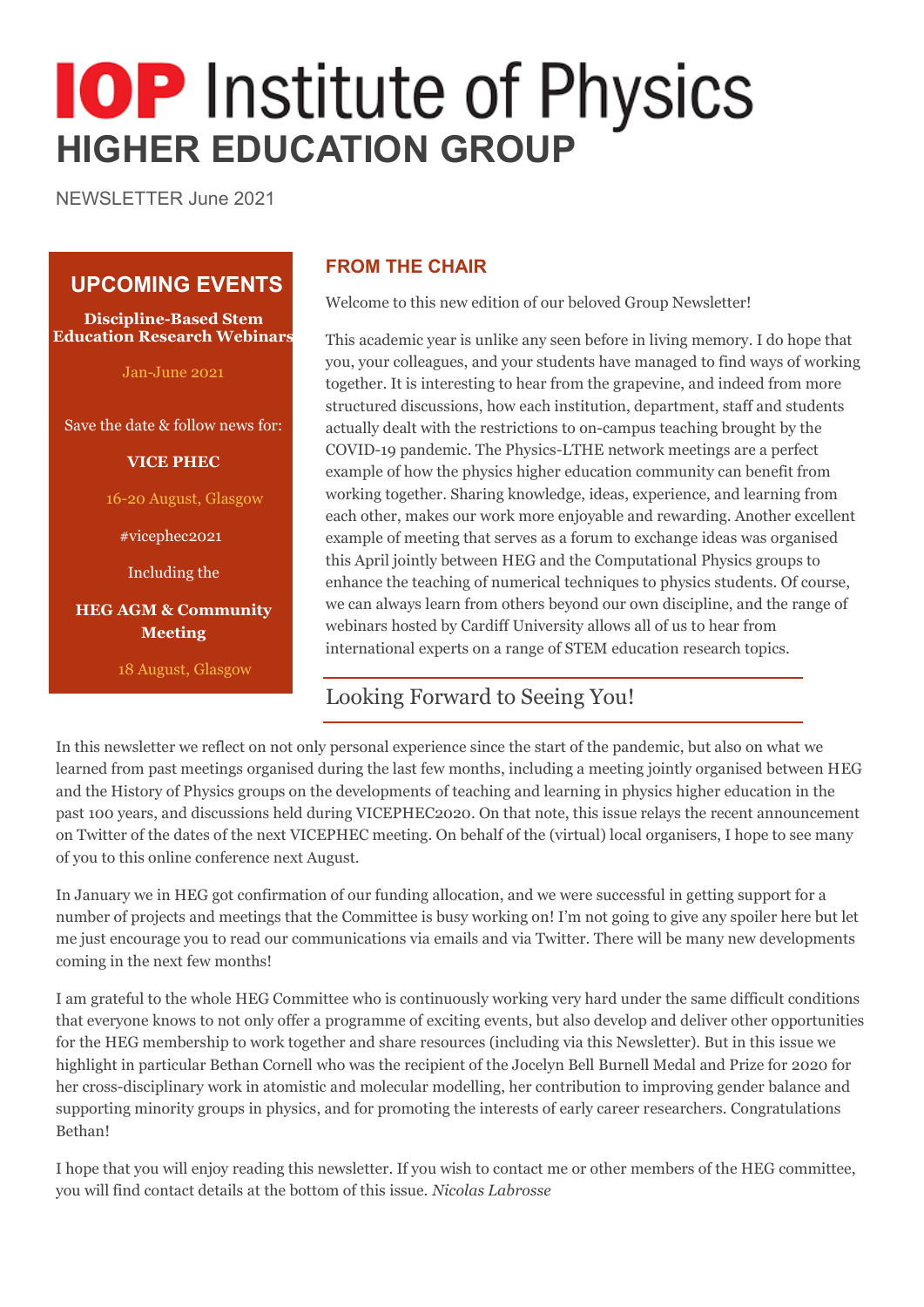*The ongoing events related to Covid-19 are forcing us to review some of the plans outlined. Please check event webpages for up-to-date information.*

#### **VICEPHEC 2021**

Variety in Chemistry Education / Physics Higher Education Conference (ViCEPHEC) is a national conference that brings together educators in chemistry and physics to discuss and share developments, ideas and good practice in learning and teaching at tertiary level.

This year's conference will again be held entirely online. The organising team at the University of Glasgow is busy preparing an attractive programme between 16<sup>th</sup> and 20<sup>th</sup> August. Mark the dates!

The conference is open to academics, researchers, teachers and postgraduate students as

well as those with an interest in chemistry and/or physics higher education (such as A-level teachers interested in supporting students' transition into university).

 $V$  i C E  $/$ 

HEC

The site [vicephec.org](https://vicephec21.wordpress.com/) will be continually updated with information regarding our programme including our keynote speakers, how to register for the conference (it's free), and information about submitting abstracts for the different sessions during the conference. You can also find more information about us, ViCEPHEC, and how to get involved, but if you have any questions or want more details, please do not hesitate to email us a[t vicephec2021@glasgow.ac.uk,](mailto:vicephec2021@glasgow.ac.uk) or follow us on twitter @vicephec for updates.

The IoP Higher Education Group will be holding a Satellite meeting, during the main ViCEPHEC conference from 2- 4pm on the 18th August. In it we will discuss 'What is meaningful assessment in Physics?'. This meeting will reflect on assessment practice in Physics Higher Education. Universities have had to adapt assessment practices, and this has brought many challenges. How can we maintain academic integrity? How do we best use technology to our advantage? How can we be inclusive? How do we ensure workloads are manageable for staff and students? How are high-stake assessments managed? Are exams with unseen problems the gold standard? There will be a keynote presentation and discussions followed by bitesize contributions on approaches to tackling these issues and time for a question-andanswer session. Please send abstracts for bitesize contributions on any aspect of assessment by 14 July to [nicolas.labrosse@glasgow.ac.uk](mailto:nicolas.labrosse@glasgow.ac.uk) .

The AGM of the IoP Higher Education group will also be held on Wednesday August 18th. The AGM will last no more than 45 minutes and all Group members are encouraged to attend. If group members have items they would like to raise please contact the IoP HE group secretary [\(helen.heath@bristol.ac.uk\)](mailto:helen.heath@bristol.ac.uk).

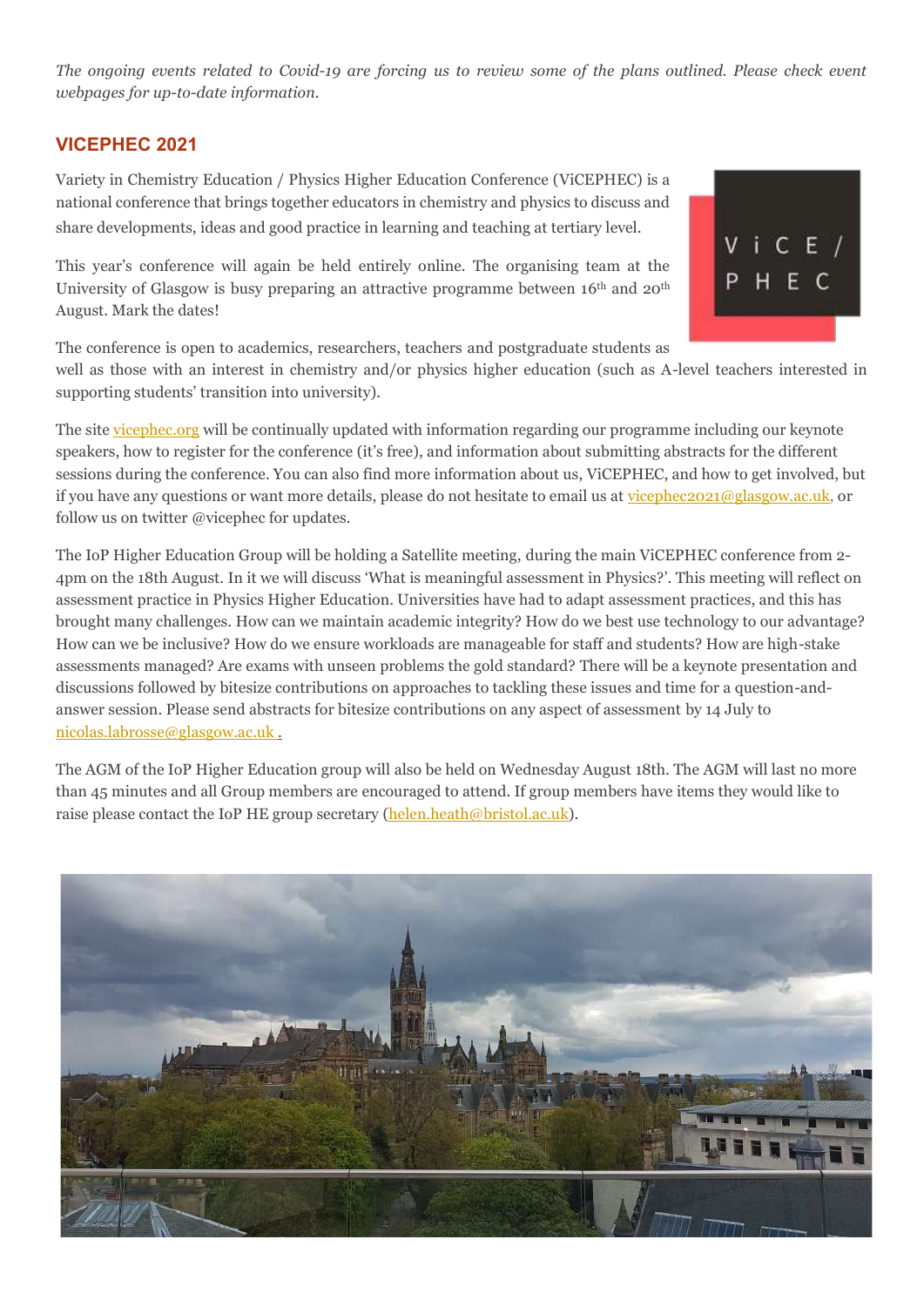#### **JOIN US! BECOME A IOP HIGHER EDUCATION GROUP COMMITTEE MEMBER!**

The call for self-nominations for IOP Special Interest Groups, Nation and Branch Committee vacancies is now open. This includes the Higher Education Group (HEG).

**[IOP Special Interest Groups](https://www.iop.org/physics-community/special-interest-groups#gref)** are communities of IOP members with a shared interest in a particular discipline, application or thematic area. Groups enable IOP members to build professional networks, share knowledge and collaborate with peers. **[Click here to view Group Committee vacancies](https://www.mi-nomination.com/iop/resources/Vacancies%20table%20-%20Groups_updated.pdf)**. For the HEG we have 5 ordinary member positions, Chair and Secretary all open. [Nominations can be made here.](https://www.mi-nomination.com/iop)

The description of the role of Chair on the IOP web pages [\(https://www.iop.org/sites/default/files/2020-02/Group](https://www.iop.org/sites/default/files/2020-02/Group-committees.pdf)[committees.pdf\)](https://www.iop.org/sites/default/files/2020-02/Group-committees.pdf) is as follows:

"The Chair is responsible for the direction of group activities, is the main point of contact and may speak on behalf of the group. They also chair committee meetings and ensure that the group constitution and committee membership rules are adhered to. The Chair might also be approached by IOP staff to provide opinion on relevant topics. It should be noted that the chair is not expected to undertake or lead every activity the group undertakes, rather to ensure that all tasks are being handled by someone on the committee."

For a very brief personal and historical background piece, I joined the HEG Committee in 2017 directly as Chair, having never sat on a Group committee before. Even though I wasn't sure what to expect, there were a few things that gave me the confidence to go ahead in this role: my passion for Higher Education and Physics; fairly clear ideas (which I had outlined in my election statement) about what I wanted to do for the Group and the Community; knowledge that there would be experienced colleagues already sitting on the Committee that I could work with; reassurance that the IOP would provide me with support and guidance if needed. I can testify that all these things contributed to make my experience as Chair of HEG an enjoyable one. It doesn't mean I was successful in everything but I have been in a good position to do a few things which I thought were positive. I have met wonderful people on the Committee itself who have all contributed a lot of energy and splendid ideas towards what the Higher Education Group is today. I've also met many others outside the Committee with whom I was able to discuss ideas while representing the interests of the Physics higher education community. Overall, I found that the associated workload and time commitment are manageable. The description of the role taken above from the IOP web pages is accurate. I would encourage anyone who has a passion and a vision for the Physics Higher Education Group to put themselves forward and self-nominate for the position of Higher Education Group Chair. I am very happy to be contacted by email to answer any question you may have. *Nicolas Labrosse*

#### **SUCCESS OF THE PHYSICS-LTHE NETWORK**

COVID struck in early 2020. Lockdown started in mid-March and physicists everywhere were frantically wondering how to teach remotely. How to deliver new content? How to engage students? How to create robust assessments when students have access to notes and internet? And what on earth should we do about laboratory work? Many local conversations were taking place, but nothing was providing the opportunity to share across the community.

This prompted a few of us to approach the IOP with an idea to set up a community network specifically to share good practice for remote teaching and learning. And thus, the PHYSICS-LTHE NETWORK was born. Organisation and chairing of sessions was undertaken by Helen Vaughan, and the first meeting took place on May 29th (5 weeks in to lockdown). Our first speakers were Helen Heath (Bristol) and Alex Crombie (Sheffield

# **WE NEED YOU!**

Do you have an interesting higher education project? Attracted some funding? Have examples of good practice to share? We need you to tell us! We would love to include your stories in the next edition of the newsletter later this year. Submissions of around 400 words with images are encouraged. Please contact Emily Brunsden (emily.brunsden@york.ac.uk).

Hallam) sharing with us their experiences of online lectures and creating collegiality. Subsequent meetings (roughly fortnightly throughout the summer) covered topics such as labs, supporting diversity, group projects and PG supervision, with speakers such as Nick Braithwaite (OU), Aidan Hindmarch (Durham), Bethan Cornell (KCL) and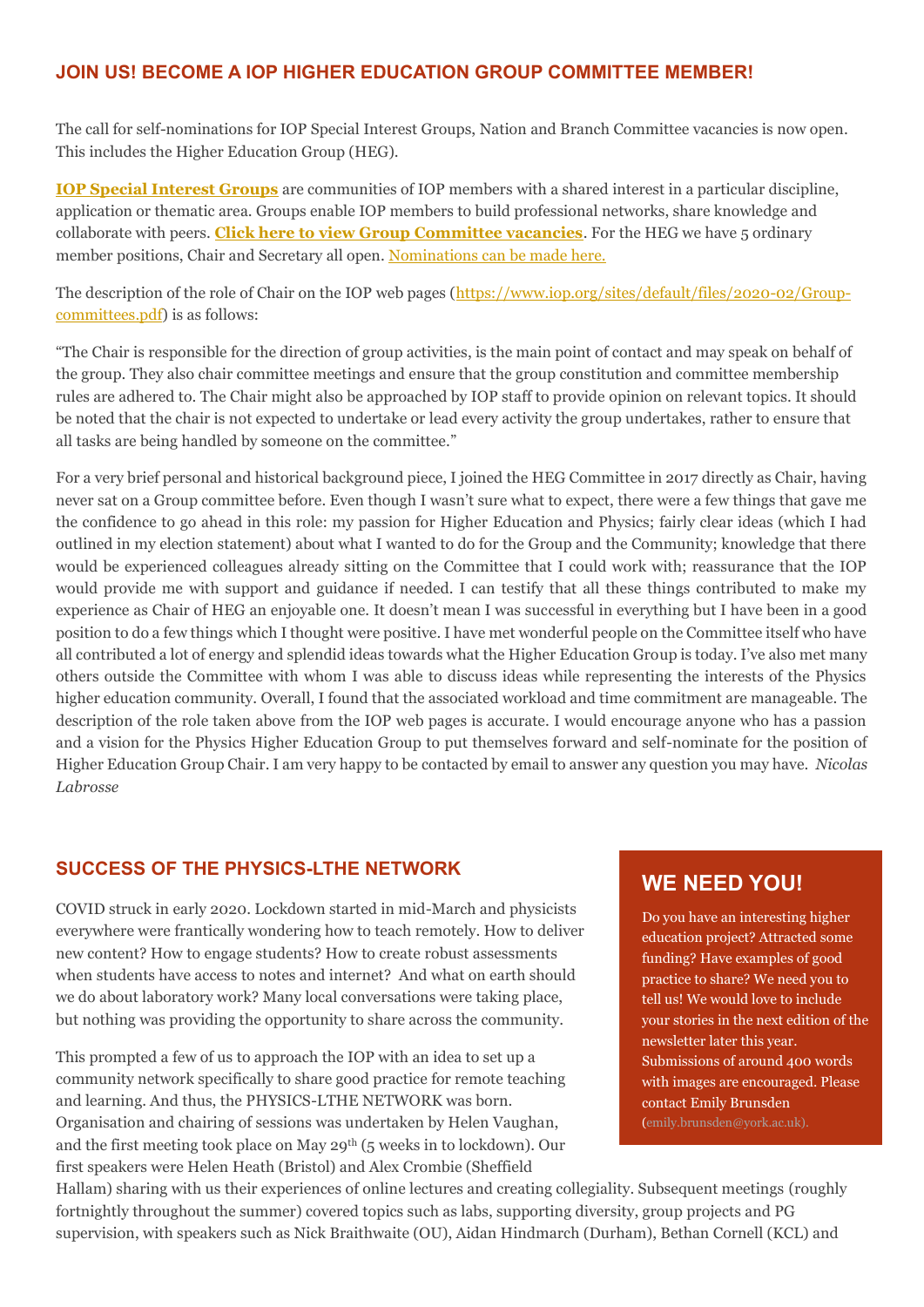Manus Hayne (Lancaster). Restricted column inches here prevents the naming of all our fabulous speakers, but a full listing and all recordings are available on the Physics-LTHE websit[e https://www.liverpool.ac.uk/central-teaching](https://www.liverpool.ac.uk/central-teaching-hub/physicslthe/)[hub/physicslthe/](https://www.liverpool.ac.uk/central-teaching-hub/physicslthe/) (kindly hosted by the University of Liverpool at present).

Meetings usually take the form of two or three short talks (15 mins each) followed by breakout groups and sharing back with the main room. And the chat facility on Zoom has been a wonderful means for the whole community to pose and answer questions of the speakers and each other. This format has given everyone the opportunity to share ideas and pose key questions for further thought. Meetings have been attended by up to 200 participants and it has been a lifeline during lockdown to know that physicists everywhere are pondering on the same issues, having the same problems, and willing to share what works, and just as helpfully, what doesn't work so well.

Following a break in meetings while we all taught semester 1, we had an enjoyable reunion at the end of January to share experiences and refuel our minds with new ideas. There are several meetings planned in the near future, and we welcome new speakers, or ideas of themes to cover. So, don't be shy, feel free to email any of the people below with suggestions or offers to speak. *Alison Voice*

#### **Founders of PHYSICS-LTHE**

Helen Vaughan (Liverpool) [H.L.Vaughan@liverpool.ac.uk](mailto:H.L.Vaughan@liverpool.ac.uk) Alison Voice (Leeds) [A.M.Voice@leeds.ac.uk](mailto:A.M.Voice@leeds.ac.uk) Samantha Pugh (Leeds) [S.L.Pugh@leeds.ac.uk](mailto:S.L.Pugh@leeds.ac.uk) Nic Labrosse (Glasgow) [Nicolas.Labrosse@glasgow.ac.uk](mailto:Nicolas.Labrosse@glasgow.ac.uk) Robyn Henriegel (IOP) [Robyn.Henriegel@iop.org](mailto:Robyn.Henriegel@iop.org) Daniel Heanes (IOP) [Daniel.Heanes@iop.org](mailto:Daniel.Heanes@iop.org) **Twitter**: @LthePhysics **Website**:<https://www.liverpool.ac.uk/central-teaching-hub/physicslthe/>

To join, email LISTSERV@NETWORKS.IOP.ORG with the following line in the message body SUB PHYSICS-LTHE [Your Name].



# **LESSONS LEARNED IN LOCKDOWN: TEACHING COMPUTATIONAL PHYSICS IN 2020 AND BEYOND ONLINE EVENT, 4 APRIL 2021**

The Higher Education Group and the Computational Physics group ran a joint meeting on the teaching of computational physics in lockdown. The lively meeting had a maximum 40 simultaneous attendees with nearly 30 still engaging in the discussions when time ran out

#### **Opportunities for dynamic delivery**

In this varied session the speakers presented a wide range of technological solutions that had been used successfully to deliver teaching in a range of computing languages and with wide range of platforms. There are clearly many solutions available with different pros and cons. There were common issues with the technology available to students producing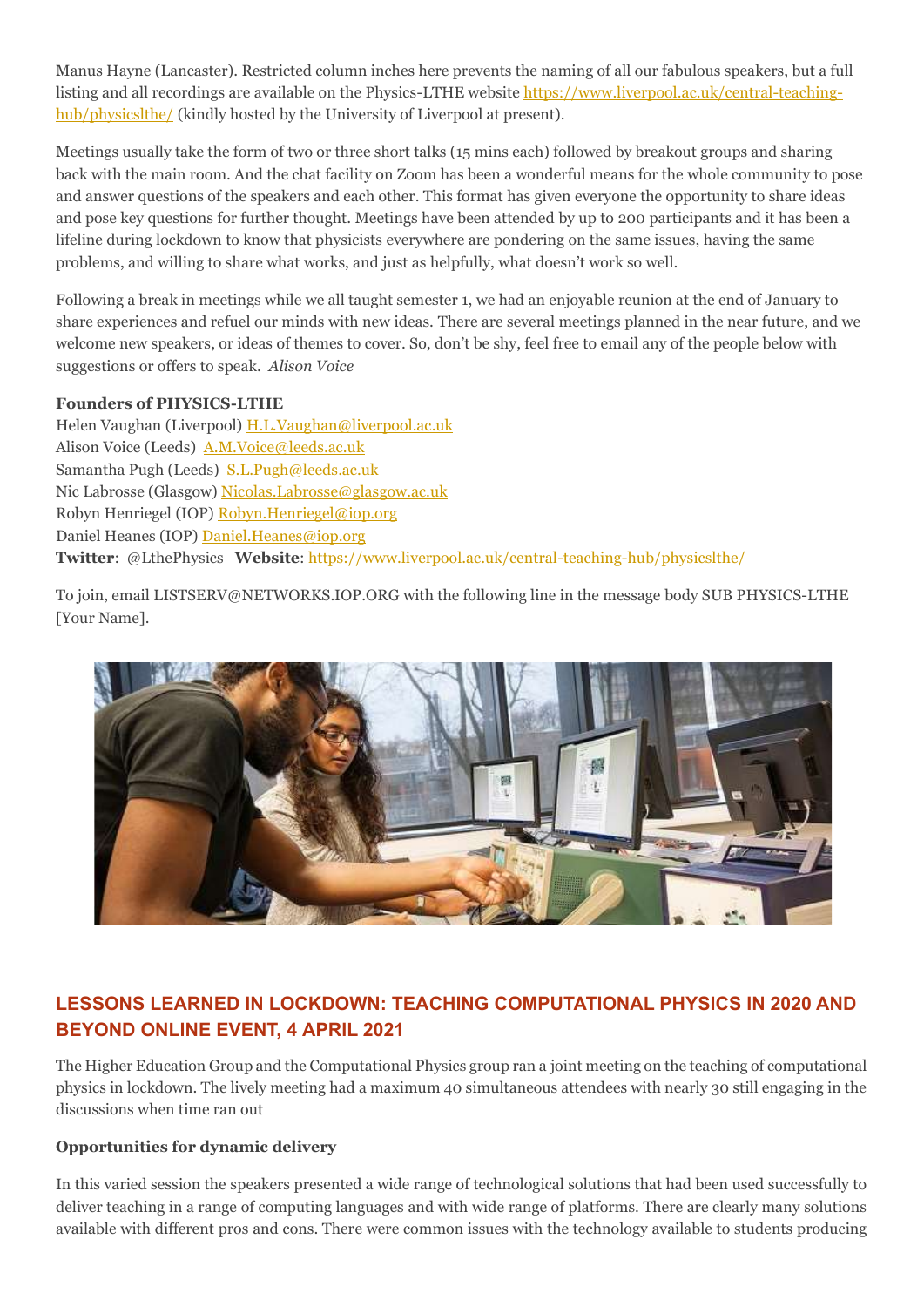disparities in student experience. It was noted that some universities could be galvanised into action by lockdown to provide e.g. servers.

The first session identified common themes that reappeared during the day for example students had been presented with material in advance but had not always engaged with it, turning online sessions into delivery of teaching.

A major theme identified was the difficulty of engaging students with demonstrating online. Trying to replicate the "over the shoulder" type help is very difficult. Ideas included using gather.town which seemed to have worked well both for demonstrating and promoting interaction amongst students. Teams allowed quick switches from chatting to video calls. Polls had been introduced in one course where every hour students were polled on their progress so that demonstrators could help those in most need. In discussion it was reported that discord had been used with success.Autograding had eased the burden of marking for large classes. This allows quick feedback, but it is difficult to make precise and unambiguous questions that are not trivial. Students tend to get perfect grades or do poorly, but it can be very useful for formative feedback.

#### **Encouraging Engagement**

Following on from the issues identified in the morning session the first half of the afternoon focussed on methods to improve engagement with a study of whether providing solutions to problem on demand rather than at a fixed time made a difference to attainment. We heard about the potential for using augmented reality in teaching. We also heard

# **COVID-19 REFLECTIONS**

The pandemic hit hard and fast, but in some ways, it felt strangely familiar to me. In 2011 I was a PhD student and graduate teaching assistant when the Christchurch Earthquake struck. After the initial emergency response, we were faced with a semester of undergraduate teaching with no buildings, reduced technology support and a lot of scared staff and students. Somehow though, we managed. We taught in marquees on the carparks in the baking heat. We had plastic moulded chairs, a small TV at the front and 100 or more students with pen and paper in their laps. The result was a strong connection between the staff and students, something I will never forget. Ten years later we have very different challenges we are facing in a global pandemic, and of course very different solutions (with thankfully better technology!) but the connection has again come through. I see the strength my colleagues and students show every day, every week, every month and I take heart in the human connections we make which help us all out.

how a computational project prize based on solving a challenging problem had motivated students with a lot of programming experience -even after the prize had been awarded elsewhere! Padlets for asynchronous chats had been successfully used.

We were encouraged to be honest about how coding works. To show that we do google solutions to programming problems.

A final talk in this session was on teaching physics to visual artists to get them to produce accurate representations of physical effects without maths, was illustrated by some Kurzgesagt explanations of physical phenomena – do check out the webinair recording. A  $3<sup>rd</sup>$  year Physics class is being asked to do the same thing. It would be interesting to see the results.

#### **Prospects for Project work**

We hear an illuminating talk on the software carpentry approach to teaching computing with an important feature being I code…You code. This live coding in front of students, with the inevitable mistakes made by the teacher was felt have many good points including giving students permission to make mistakes themselves and was compared to the success of online gamers who attract large audiences. The course described had presented Python to postgraduate students but assumed no knowledge. Students who were experience were encouraged to act as helpers. This approach was also reported as having been successful elsewhere and solution to the variety of experience that students have in computing course.

We heard about the use of dedicated breakout rooms for students to get individual support in a 1st year computing lab project and the variety of approaches being used to take experimental work online. And as a final thought that remote teaching is likely to be in place next year at least for some students.

Discussions raised many questions. Is there now "more computational material" because of COVID issue or is this a trend exacerbated by COVID?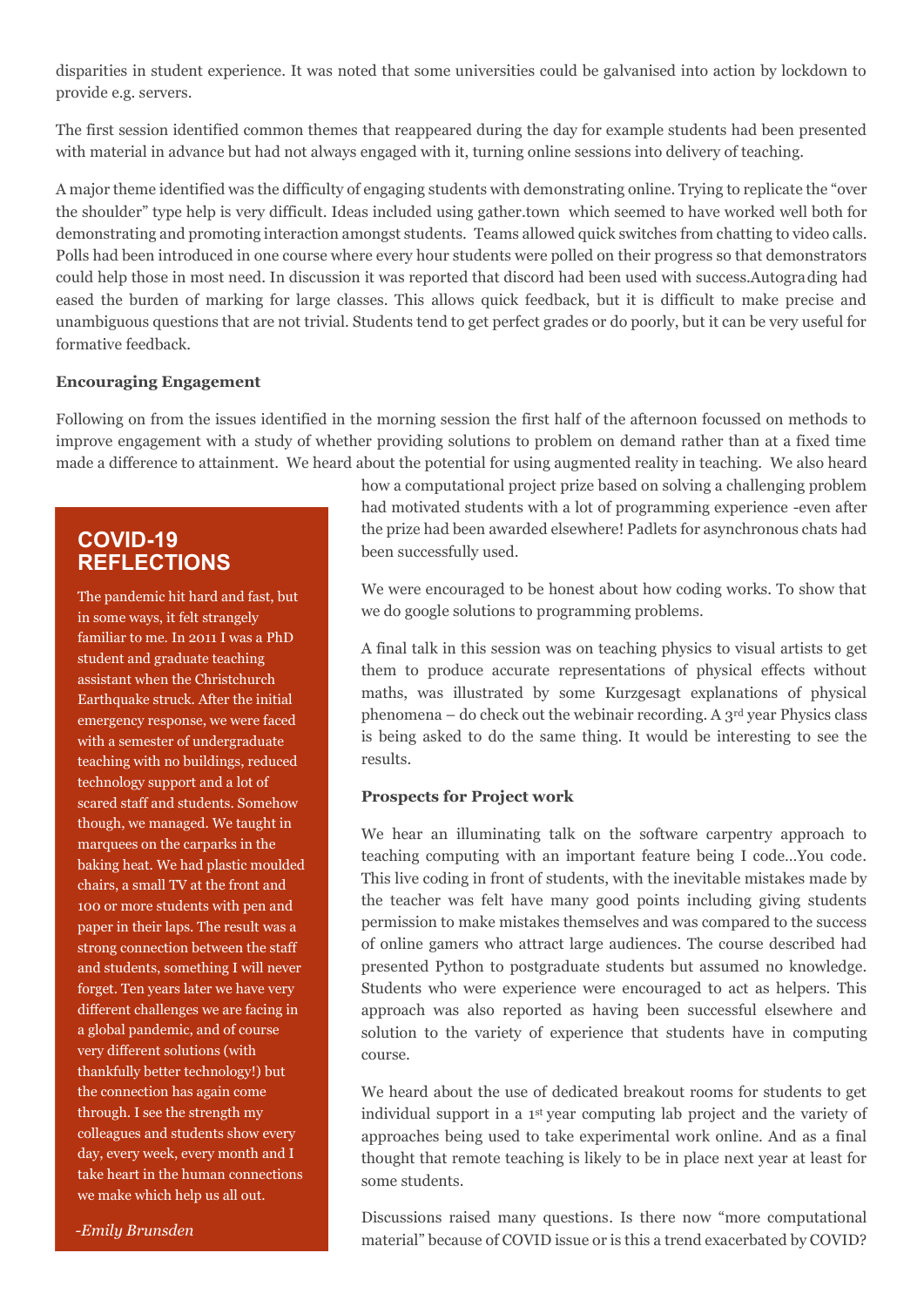Do we understand how students interact? Discord as reported as being popular with students and has a mix of video chatting and text. Asynchronous chatting is well used, and this may impact the choice or platform as in some cases chat disappears. We need to remember how important computation skills are using real world examples. Despite difficulties with engagement and technology in most courses many students have performed very well. IoP members can find the [presentations here.](http://webinars.iopconfs.org/resource) *Helen Heath*

#### **SURVEY: EVALUATING THE EFFECTS OF THE SHIFT TO ONLINE PHYSICS TEACHING**

This survey is being administered collectively through GIREP (Groupe Internationale de Recherche sur l'Enseignement de la Physique), EPS (European Physical Society), and the IOP Higher Education Group. It is designed to explore the challenges and benefits to both staff and students of transitioning to online teaching/learning of physics in response to COVID-19. The aim is to establish a foundation to develop transformative practice in physics education. How have you adapted your teaching of Physics in response to the Covid-19 pandemic? What new methods (if any) would you like to retain going forward and why? Take the **STAFF SURVEY** This anonymous survey is open until July, but an early response would be appreciated.

# **REPORT FROM VICEPHEC 2020 'TEACHING, LEARNING AND ASSESSMENT IN A PANDEMIC'**

As a result of the COVID-19 outbreak the VICEPHEC 2020 conference went virtual with pre-recorded talks and posters made available on an online platform during the week starting Monday 17th August. This was followed by live Q&A sessions online on Friday 21st August. The satellite events for the IOP Higher Education Group and the RSC Higher Education Teaching network also took place live online during this week.

There were 27 great talks and over 30 posters presented at VICEPHEC 2020, in addition to a keynote from Dr Kathleen M. Quinlan, Professor of Higher Education and Director of the Centre for the Study of Higher Education at the University of Kent on 'What interests students and why?' The presentations were recorded and are available at: [https://vicephec.org/2020/.](https://vicephec.org/2020/) Hence it is still possible to view the talks and posters. We encourage everyone to do so, for some inspiration on how to get started on your own physics education research, or simply to adapt some of the great ideas presented for your physics teaching and learning!

The talks were grouped into four themes: Online and Blended Learning; Pedagogy and Assessment; Projects, Labs and Employability; Underrepresented groups, Accessibility and Student Success. They include research from both physics and chemistry higher education contexts. Some of the physics-focused research is mentioned here, but there were many other great presentations from both disciplines, so it is important to emphasize that this is just a taster! Michael Fox, University of Colorado Boulder, spoke about 'Measuring the impact of the transition to emergency remote teaching on instructors and students in lab courses'. He reported on how he and his colleagues used E-CLASS, a survey instrument designed to investigate learning and attitudes to experimental physics. Stan Zochowski, University College London, shared his successful experiences in setting up and running online physics and math courses for third- and first-year

physics students. Peter Sneddon and Christine Sneddon gave an overview of a new initiative that was implemented in the School of Physics & Astronomy at the University of Glasgow to provide personalised feedback in a manageable fashion to a large class, based on a scheme developed in Secondary Education. Anna Wood, University of Edinburgh, reported on students' positive experiences of an active learning physics class, designed to give students more opportunity for active participation and transaction in a large class grouping. Samantha Pugh, University of Leeds, described development of a Group Industrial Project module for undergraduate students, intended to increase their business acumen and commercial awareness. Alison Voice, University of Leeds, outlined a collaborative research project between 5 Physics departments from across the UK and

# **UPDATES!**

Make sure your details are up to date in the IOP member database! This helps us understand the HEG and how we can be useful to you. It only takes a minute to review your details at the link below.

[https://applications.iop.org/Membe](https://applications.iop.org/MembershipLogin.aspx#gref) [rshipLogin.aspx -](https://applications.iop.org/MembershipLogin.aspx#gref) gref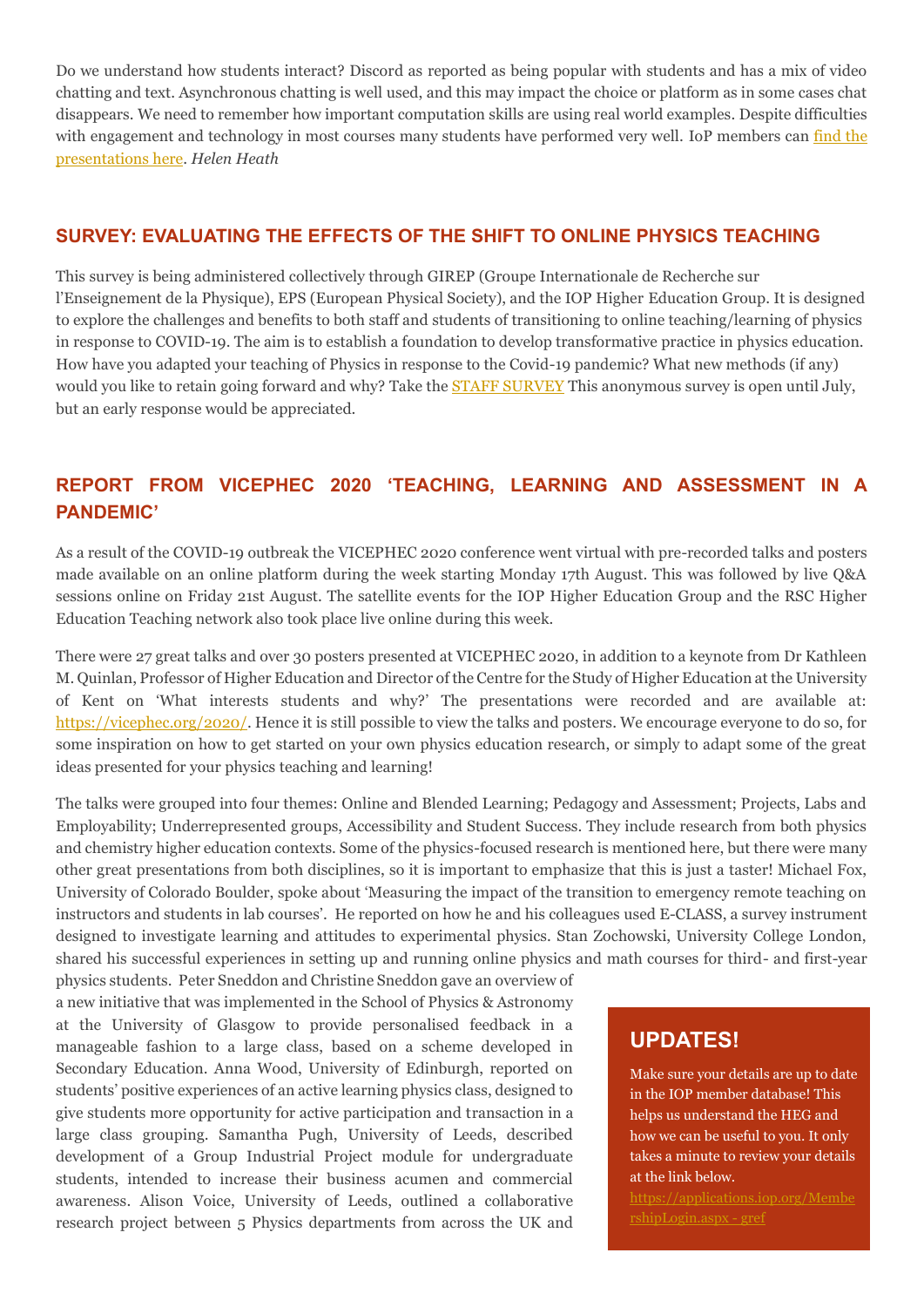Ireland, whereby a longitudinal study was undertaken with 1st year students via 3 surveys at key points in the academic year. This allowed comparison of students' prior expectations of Physics at university with their 'lived experience', and with their perceived and actual academic success. Findings indicated ways in which we can support student belonging and engagement in physics. And finally, Vicky Mason, University of Kent, reported on an investigation of an undergraduate final year physics group project module from a gender perspective. This project looks to students both male and female across two cohorts in the final year of their degree and investigates their physics identity development during group work pedagogy, finding that female students are underrating themselves compared to male students, and suffer from low self-concept. *Grainne Walshe*

# **CONGRATULATIONS TO JOCELYN BELL BURNELL MEDAL AND PRIZE FOR 2020 WINNER BETHAN CORNELL IOP HEG committee member**

Professor Dame Jocelyn Bell Burnell was one of a group of senior women scientists whose efforts led to the creation of the Athena SWAN awards, recognising a commitment to advancing the careers of women in science. She was also an exceptional Physicist - she discovered the first four pulsars, a finding that led to the award of the Nobel Prize in Physics to Martin Ryle and Antony Hewish in 1974.

The Jocelyn Bell Burnell medal and prize is annually awarded by the IOP for exceptional early-career contributions to physics by a very early career female physicist. To be eligible, the recipient has to have completed their first undergraduate degree in physics less than five years ago and both be contributing to their chosen field in a significant way and also encouraging others in physics.

I was hugely grateful to win the Jocelyn Bell Burnell medal and prize for 2020 for my cross-disciplinary work in atomistic and molecular modelling, my contribution to improving gender balance and supporting minority groups in physics, and for promoting the interests of early career researchers. *Bethan Cornell*

# **DISCIPLINE-BASED STEM EDUCATION RESEARCH WEBINARS** Jan-June 2021, Hosted by Cardiff

University

These webinars aim to bring together an interdisciplinary community of academics and discipline-based education researchers to share results, approaches, and methods, and further support the development of evidence-based STEM education. The talks are sponsored by the IOP Higher Education Group, the Royal Society of Chemistry, and the collaboration of the Cardiff Centre for Education Support and Innovation (CESI). **Recorded talks are available for viewing. Find out more at [https://blogs.cardiff.ac.uk/CESI/stem-webinar-series/.](https://blogs.cardiff.ac.uk/CESI/stem-webinar-series/)**

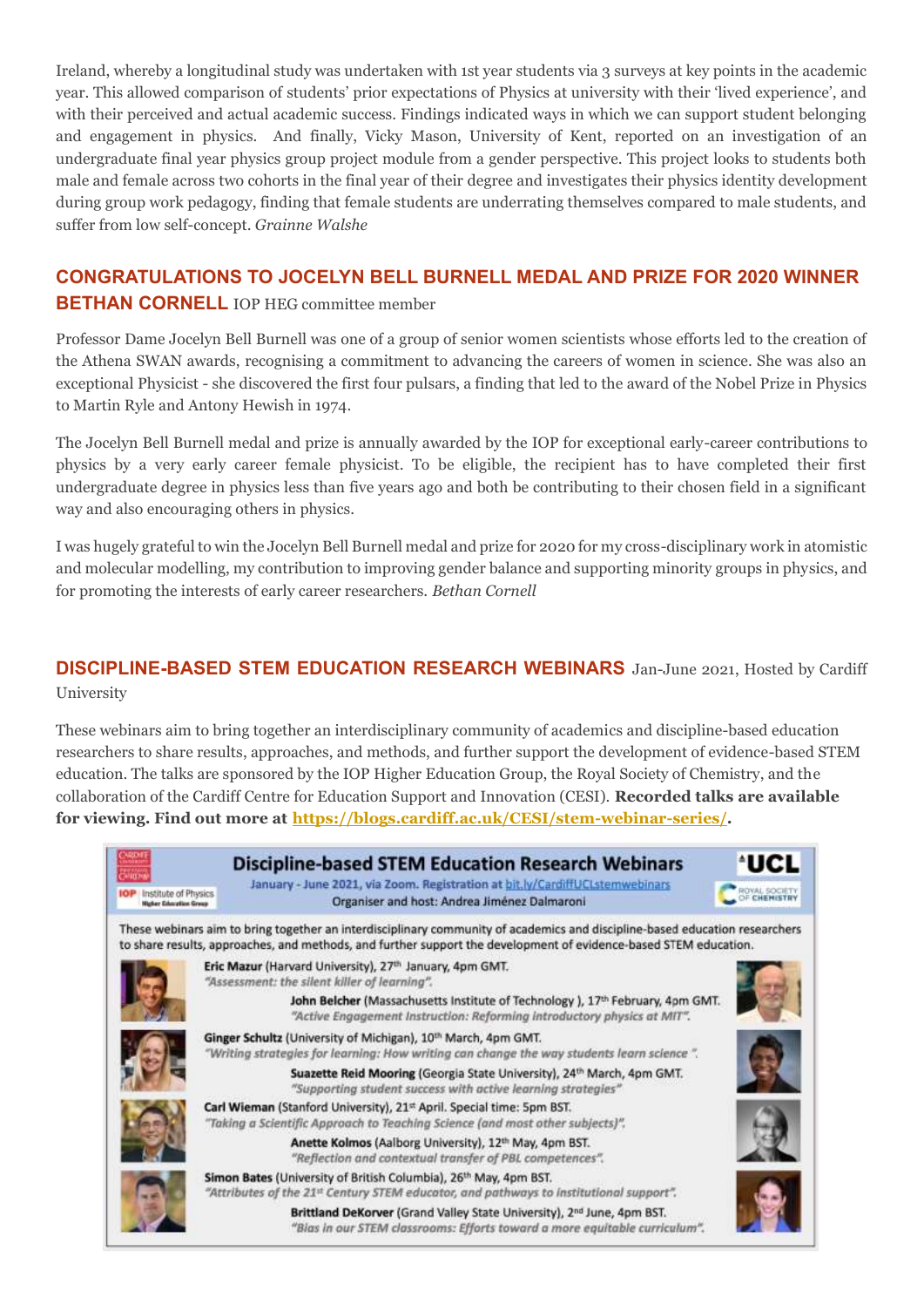# **COVID-19 REFLECTIONS**

.

I spent the summer listening, discussing and sharing ideas for how to deliver the best student experience. By early autumn I had distilled it down to the following 6 aspects: WORKLOAD – this has to be manageable for staff and students. LEARNING OUTCOMES – focus on what is important. SYNCHRONICITY – helps engage students and keeps it feeling 'normal'. ASYNCHRONOUS DELIVERY - affords students flexibility and supports diversity. CONCEPTUAL UNDERSTANDING – such an important aspect of physics, can be developed through frequent quizzes. BELONGING – it's even more important to ensure all students feel connected and valued as members of the class.

*-Alison Voice*

# **THOUGHTS FROM THE 'REMOTE TEACHING AND ACCREDITATION – CASE STUDIES AND GOOD PRACTICE' MEETING**

#### **IOP HEG Satellite Meeting, August 19th 2020**

In August 2020 the IOP Higher Education Group held a virtual version of its traditional satellite meeting as part of the VICEPHEC 2020 programme. The themes of discussion this year were how best to teach remotely and how to meet the IOP Accreditation criteria, with excellent presentations from Dr Helen Vaughan and Dr Ross Galloway. This meeting brought together the Physics Higher Education community in the UK, Ireland, and beyond, to reflect on and share experiences of these two key issues that affect us all.

**Dr Helen Vaughan** of the University of Liverpool gave a great introduction and overview of the Physics Learning and Teaching in Higher Education (Physics-LTHE) community meetings that began life during Spring 2020 when the physics community was suddenly faced with the issue of how best to teach remotely. As she explained, a group of educators wanted to set up a place where they could discuss and share ideas about shared problems. This coincided with the advent of the new IOP accreditation system. So the decision was taken to invite various speakers to share their experiences of how they were managing different aspects of teaching and learning physics online, via a series of Zoom meetings, which began in May 2020. The group of academics who came up the initiative got the backing of the Institute of Physics and the IOP Higher Education Group.

These meetings have been attended typically by over 100 participants, and at the time of the satellite meeting seven had taken place. The meeting format is usually two or three presentations, from volunteers in the physics community, followed by breakout discussions in smaller groups. The presentations are recorded and made available online at

#### <https://www.liverpool.ac.uk/central-teaching-hub/physicslthe/>

The topics of the meetings have included taking activities online, virtual and remote laboratories, assessment, inclusion, groupwork and developing undergraduate learning communities to improve the university experience. These topics touch on the concerns of many colleagues in the community, and there has been very positive feedback to the organisers.

Helen Vaughan pointed out that the changes somewhat foisted upon us by circumstances may permit an opportunity to implement good practices in physics teaching and learning in higher education, moving towards more active learning in lecture delivery and away from recipe-type practical activities. Many of these changes, she said, are in fact implicit within, and align very nicely with, the new IOP accreditation standards.

This was an excellent overview talk on the important work of the Physics Learning and Teaching in Higher Education community, and the body of recorded meetings are a great resource for educators.

**Dr Ross Galloway** of the University of Edinburgh then talked about 'Guidance for Meeting the IOP Degree Accreditation Requirements under Social Distancing Policies due to COVID-19', a document issued by the IOP.

The background to his talk is that the current degree accreditation scheme has been reviewed and the revised scheme is expected to be in place for academic year 2021/2022. The Guidance for COVID—19 takes account of the new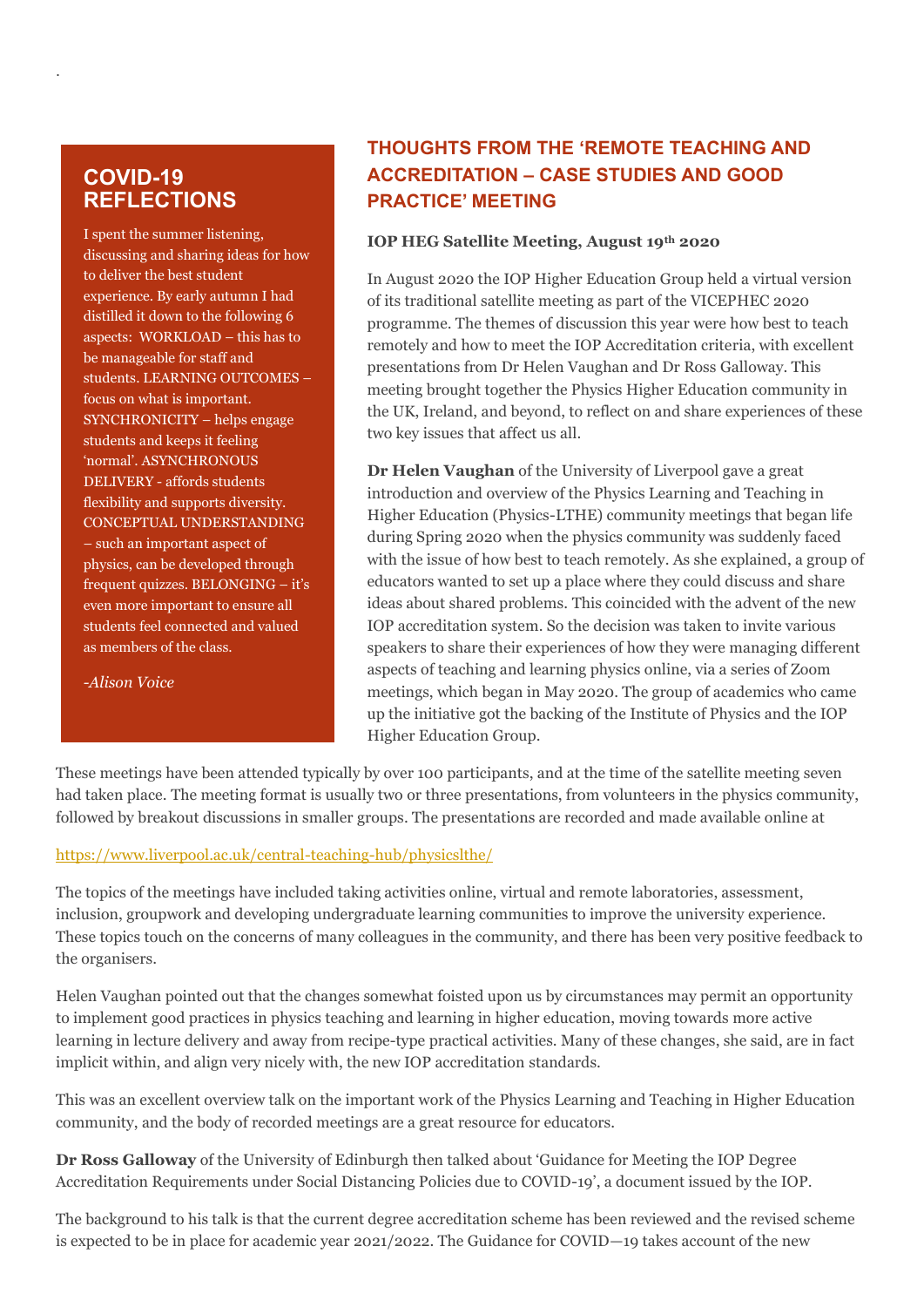accreditation requirements, however, so one leads naturally into the other. Overall, the IOP is taking a sympathetic approach in this difficult period.

Ross Galloway's talk focused on how departments could adjust their delivery of physics programmes in the light of the Guidance document. He pulled out the main points that are covered under the broad headings in the Guidance, that is, teaching, assessment and classification, laboratory and experimental work, projects, and student welfare, equality, diversity and inclusion. A crucial point is that the current accreditation requirements focus on input, as in what departments must do, how they structure their courses and so on. However, the new accreditation requirements will focus on outcomes, that is, what should students be able to do, what skills will they have at the end of their degree. As a result, the new accreditation requirement is generally less prescriptive, such that it permits a focus on non-canonical physics, e.g., Environmental Physics, and other areas that do not easily work with the current requirements.

Hence, in the Guidance document for COVID-19, under the heading of **teaching**: the core areas required are Electromagnetism; quantum and classical mechanics; statistical physics and thermodynamics; wave phenomena and properties of matter. Departments have a lot of leeway within these areas, and the idea is building in more flexibility into the accreditation, with more emphasis on skills and abilities. In the COVID-19 period specifically, the IOP recommends departments seek student feedback more often than under normal circumstances, as to what teaching methods are working, etc. While neither the Guidance nor the new criteria mandate educational research, Ross Galloway pointed out that in this period of change, it is an ideal opportunity to undertake it, to measure impact of changing pedagogy and teaching approaches, as we adapt to the online environment.

The Guidance document has several suggestions regarding **assessment and classification**, and how to best design this for a remote learning context. One very useful approach can be to use more narrative assessment, whereby students have to give an account of what they're thinking while they're doing things, or of how they arrived at a solution to a problem. This helps the teacher have a better understanding of student thinking and can help circumvent and detect collusion. With respect to **laboratories**, the Guidance document promotes flexibility in approach and timing as to when students attain practical skills. The focus is programme level outcomes, so if some postponement is necessary that is fine. Student **projects** are essential part of their degree, and these are mandatory and must be assessed, but with flexibility in their execution. Students can undertake physics education research projects for their FYPs, as well as the traditional physics lab-based projects. Departments must be cognisant of **Diversity and inclusion**, with respect to supporting student cohesion and cohort-building, as well as being alert to individual student difficulties and possible inequities, for example with access, while learning remotely.

Ross Galloway's very interesting and informative presentation was followed by breakout rooms themed on the accreditation core expectations (content delivery, practical skills, project work, problem solving, computing, transferable and professional skills, and assessment).

All in all the Higher Education Group satellite meeting in 2020 was a very helpful session for all in physics teaching in higher education who are trying to adapt to remote and virtual learning, while at the same time providing an essential insight into the new Accreditation landscape to come. *Grainne Walshe*

### **IOP HEG NEWSLETTER CONTRIBUTION CALL (YOU COULD GET A PRIZE!)**

Do you have an interesting higher education project? Perhaps a good story of COVID adaptations to teaching? Attracted some funding? Have examples of good practice to share? We would love to include your stories in the next edition of the IOP Higher Education Group Newsletter. We also have an annual £100 prize for the best newsletter contribution. Submissions of around 400 words with image(s) are encouraged. Deadline for the second 2021 edition will be in October 2021- but early submissions are welcome! Please contact Emily Brunsden (emily.brunsden@york.ac.uk).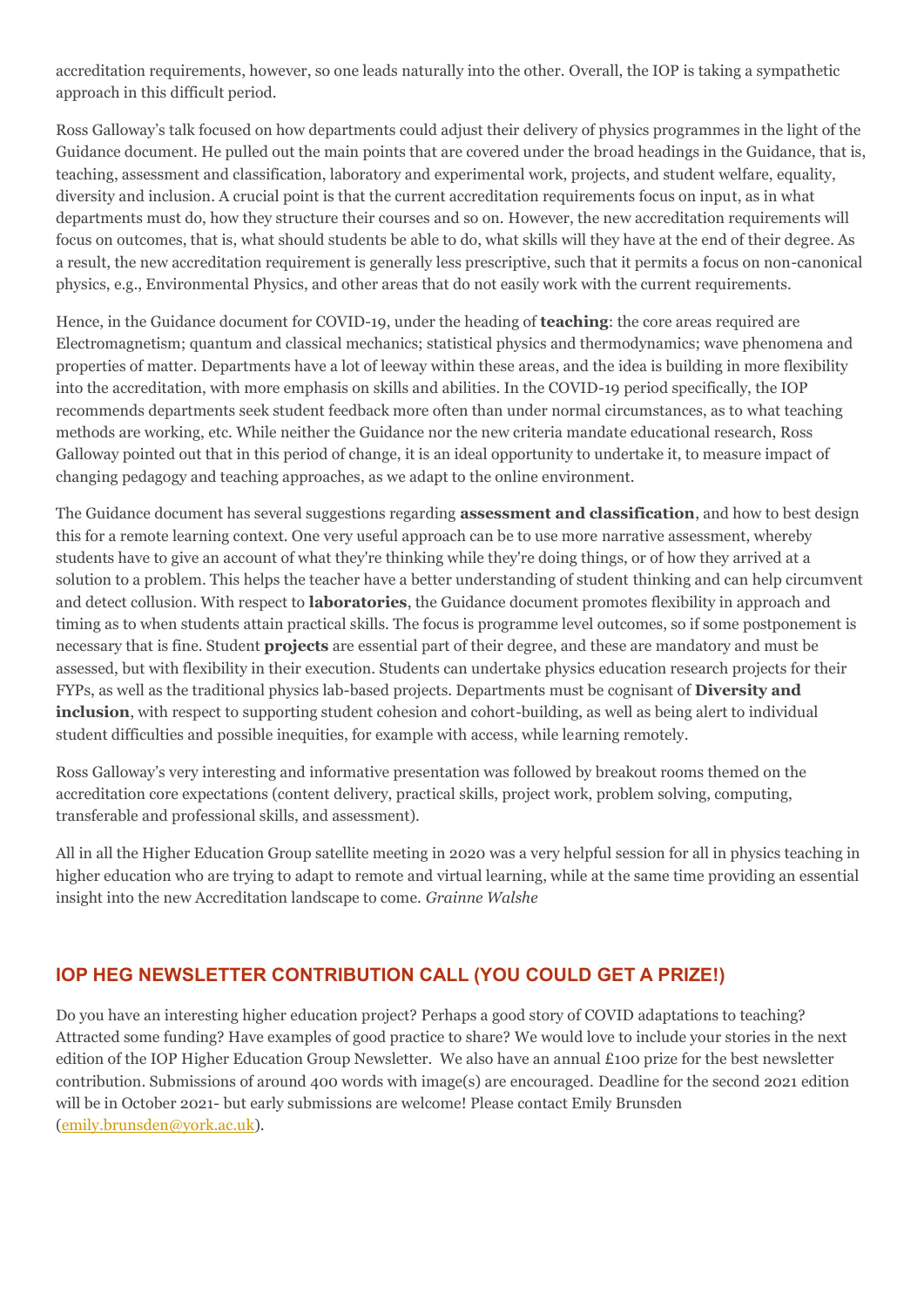# **DEVELOPMENTS IN PHYSICS TEACHING AND LEARNING IN HIGHER EDUCATION DURING THE LAST 100 YEARS, 9-10 NOVEMBER 2020**

The way that students learn, and the way we teach, has changed a lot during the last 100 years partly due to evolutions in physics itself, partly due to changes in technology and partly due to better understanding of what is effective. Students' learning, and the concept of "active learning", have many dimensions which have changed over time. The purpose of physics education (both for students and teachers) is often neglected as a crucial factor as is the need for an internal focus in the student's mind.

This two-day online meeting was jointly organised by the IOP Higher Education and History of Physics groups last November to provide an opportunity to discuss the developments in Physics teaching in Higher Education over the last 100 years, what we can learn from this perspective, and how learning and teaching physics at university may evolve in the future. In this short report I would like to highlight the thought-provoking talks given by our invited speakers.

Opening the meeting, Gareth Jones (Imperial College London) took on the challenging task of giving an overview of the effects of crisis on Physics Education since 1920. The talk had a particular emphasis on historical aspects of the following themes: (a) the change in physics itself and how this has been incorporated in higher education, (b) the change in purpose and emphasis in our teaching towards a more student centred approach and the growth of "active learning", (c) the growth of European cooperation and student exchange programmes in physics higher education, (d) the effects on physics higher education of various worldwide crises from the 1st World War to the present including some parallels with effects of the present pandemic. Gareth used several examples to illustrate these themes, for instance that of the two World Wars on students and staff, as well as the effects of revolutions in physics on UG physics degrees, or the effects of various European initiatives to promote cooperation in physics education (illustrated by the ERASMUS programme and international networks such as EUPEN, TUNING, the IDEA League and CLUSTER).

Next, Derek Raine (University of Leicester) provided an historical background to the evolution of Problem-Based Learning and its role in Physics education. Problem-Based Learning (PBL) is now a common pedagogy in professional education in many parts of the world, but it has found little adoption in physics. In the 1970s the infusion of PBL into professional education emerged especially into medicine, then in chemical engineering (all at McMaster University), but its subsequent adoption in the pure sciences in HE has been relatively slow. Derek ended the talk by looking at some of the PBL physics programmes and suggested reasons for the relative lack of interest in PBL in university physics education.

Finally, Alan Cayless (Open University) discussed developments in teaching experimental physics at a distance, looking at the developments in remote experimental work, contrasting the home experiment kits of the 20th century with the online remote experiments of the 21st century. In the 1970s, 1980s and 1990s, physics students would be sent home experiment kits containing equipment for practical experiments. In more recent times, experiments have increasingly been carried out online, operating real laboratory equipment remotely in real time through the OpenScience Laboratories. Alan described how these remote experiments also enable students to develop valuable professional skills such as team and group working.

As the meetin[g programme](https://www.iopconferences.org/iop/frontend/reg/tOtherPage.csp?pageID=998983&eventID=1541) shows, the contributed talks and posters provided further insight on these topics and indeed triggered many interesting discussions among participants. Additional resources can be found on our webpages, particularly presentation [slides](https://www.iopconferences.org/iop/frontend/reg/tOtherPage.csp?pageID=1012893&eventID=1541) an[d posters.](https://www.iopconferences.org/iop/frontend/reg/tOtherPage.csp?pageID=1001026&eventID=1541) *Nicolas Labrosse*